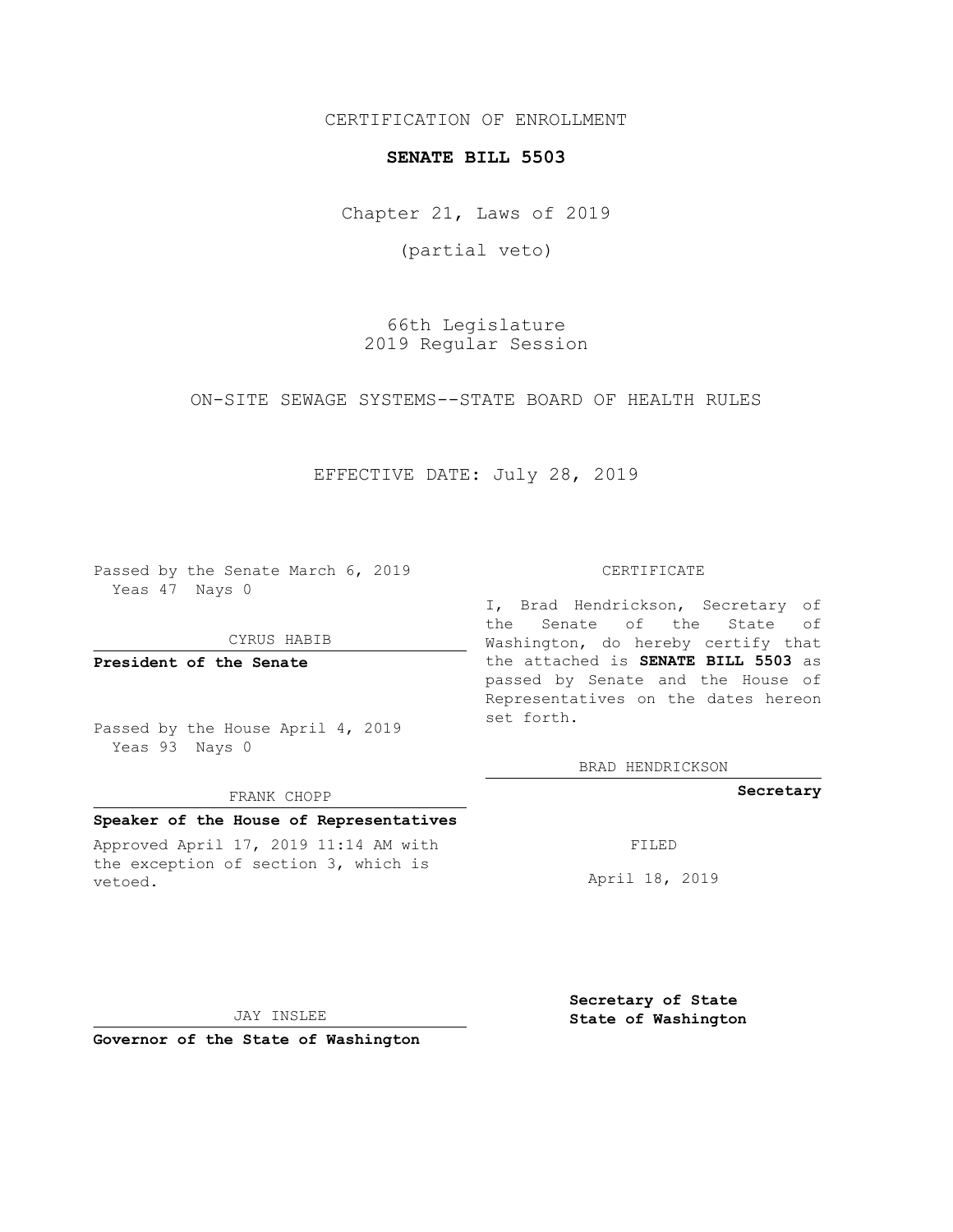## **SENATE BILL 5503**

Passed Legislature - 2019 Regular Session

# **State of Washington 66th Legislature 2019 Regular Session**

**By** Senators Das, Fortunato, and Takko

Read first time 01/23/19. Referred to Committee on Environment, Energy & Technology.

 AN ACT Relating to state board of health rules regarding on-site sewage systems; amending RCW 70.05.074; adding a new section to 3 chapter 43.20 RCW; and creating a new section.

BE IT ENACTED BY THE LEGISLATURE OF THE STATE OF WASHINGTON:

 NEW SECTION. **Sec. 1.** The legislature finds that properly functioning on-site sewage systems are an important component of the state's wastewater treatment infrastructure. In order to ensure that on-site sewage systems remain a wastewater treatment option that is economically accessible to a wide sector of the state's population, it is the intent of the legislature to ensure that only requirements that are reasonable, appropriately tailored, and necessary are imposed on the installation, operation, maintenance, or repair of on-site sewage systems.

 NEW SECTION. **Sec. 2.** A new section is added to chapter 43.20 15 RCW to read as follows:

 (1) Rules adopted by the state board under RCW 43.20.050(3) regarding failures of on-site sewage systems must:

 (a) Give first priority to allowing repair and second priority to allowing replacement of an existing conventional on-site sewage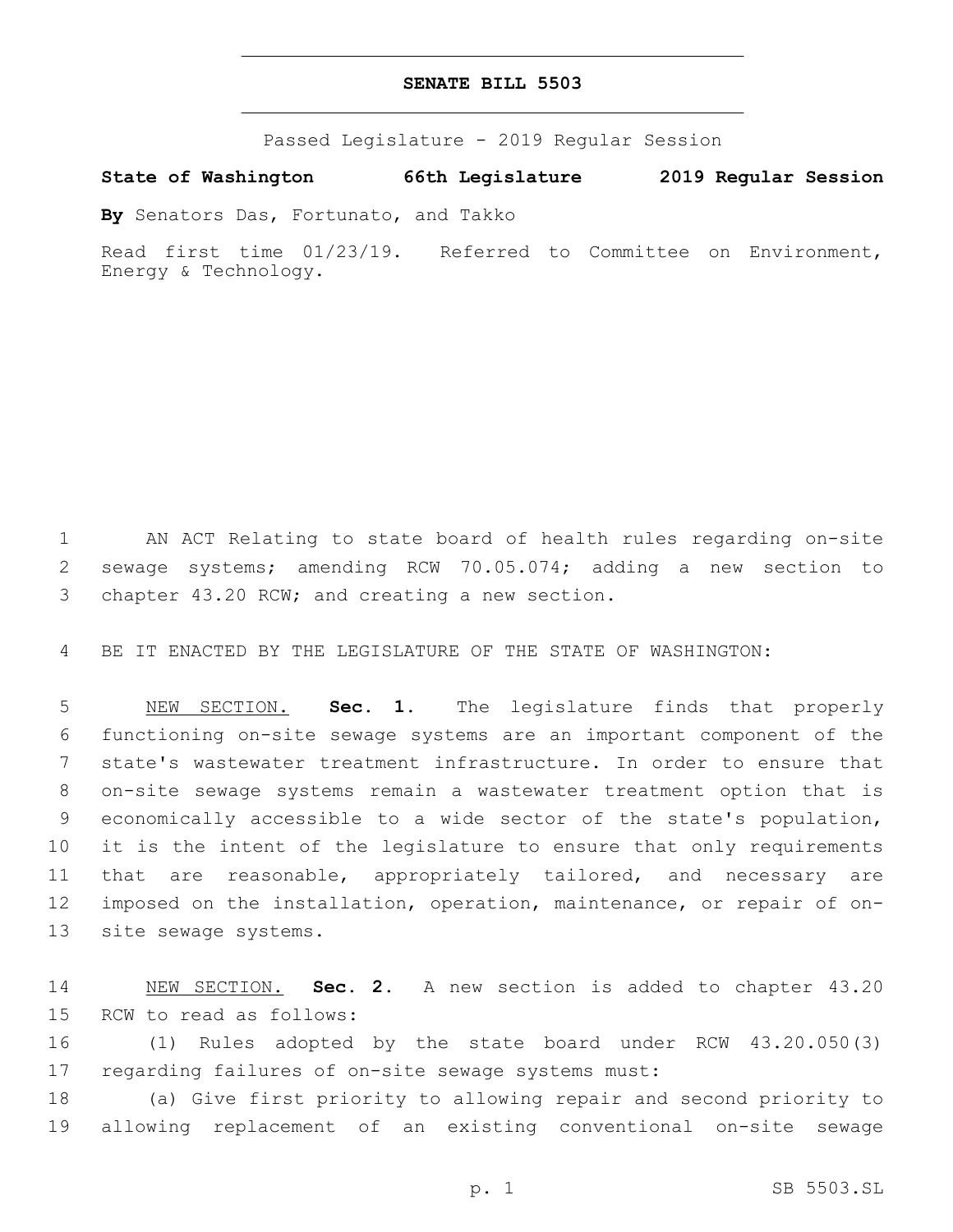system, consisting of a septic tank and drainfield, with a similar 2 conventional system;

 (b) Not impose or allow the imposition of more stringent performance requirements of equivalent on-site sewage systems on 5 private entities than public entities; and

 (c) Allow a system to be repaired using the least expensive alternative that meets standards and is likely to provide comparable or better long-term sewage treatment and effluent dispersal outcomes.

 (2) Rules adopted by the state board under RCW 43.20.050(3) 10 regarding inspections must:

 (a) Require any inspection of an on-site sewage system carried out by a certified professional inspector or public agency to be coordinated with the owner of the on-site sewage system prior to 14 accessing the on-site sewage system;

 (b) Require any inspection of an on-site sewage system carried out by a certified professional inspector or responsible public agency to be authorized by the owner of the on-site sewage system 18 prior to accessing the on-site sewage system;

 (c) Allow, in cases where an inspection has not been authorized by a property owner, the local health jurisdiction to follow the procedures established for an administrative search warrant in RCW 22 70.118.030; and

 (d) Forbid local health jurisdictions from requiring private property owners to grant inspection or maintenance easements for on- site sewage systems as a condition of permit issuance for on-site sewage systems that are located on a single property and service a 27 single dwelling unit.

 *\*Sec. 3. RCW 70.05.074 and 1997 c 447 s 2 are each amended to read as follows:*

 *(1) The local health officer must respond to the applicant for an on-site sewage system permit within thirty days after receiving a fully completed application. The local health officer must respond that the application is either approved, denied, or pending.*

 *(2) If the local health officer denies an application to install an on-site sewage system, the denial must be for cause and based upon public health and environmental protection concerns, including concerns regarding the ability to operate and maintain the system, or conflicts with other existing laws, regulations, or ordinances. A local health officer may not deny or condition a permit application*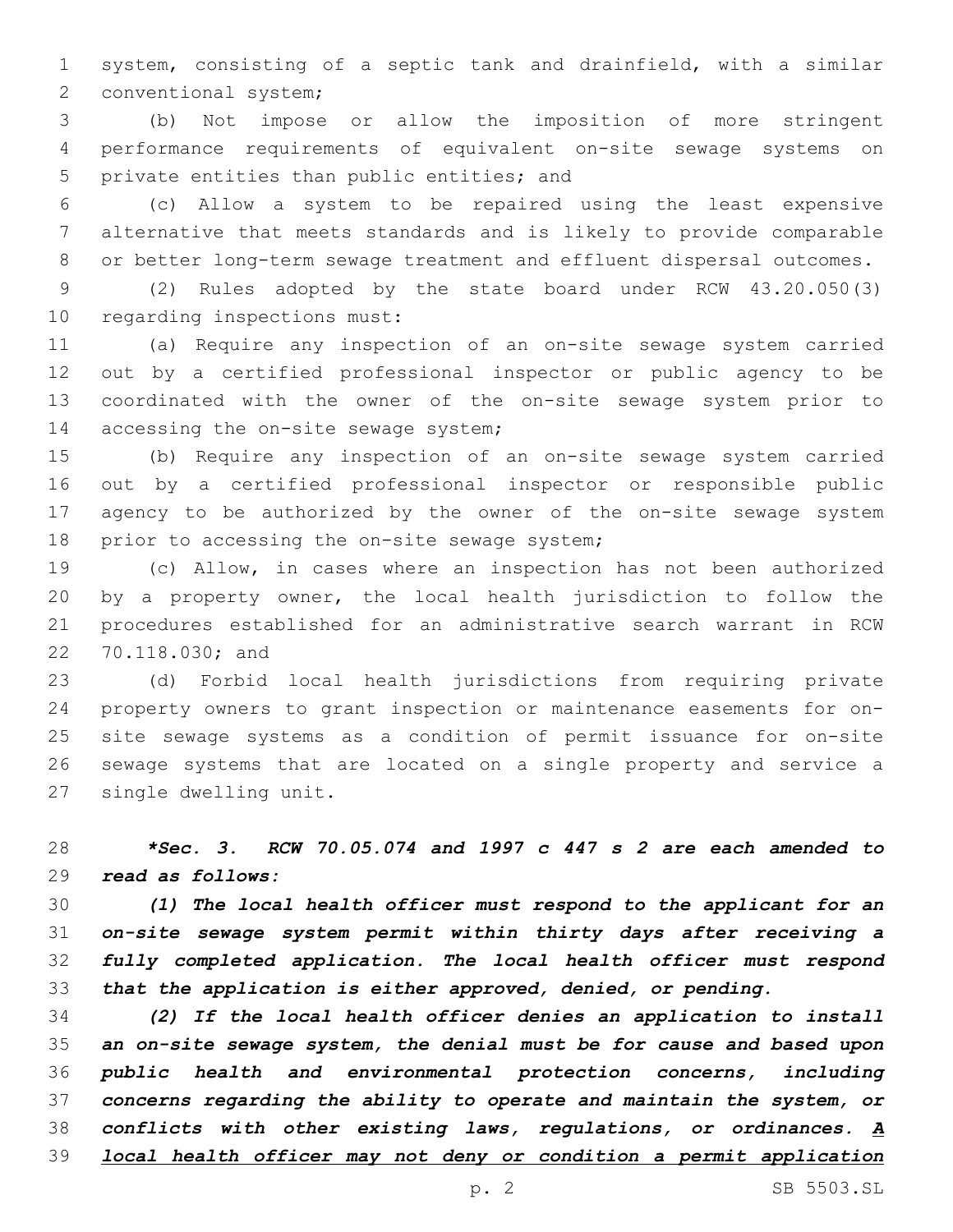*related to an on-site sewage system located on a single property and serving a single dwelling unit upon the granting of an easement allowing for the inspection or maintenance of the on-site sewage system. The local health officer must provide the applicant with a written justification for the denial, along with an explanation of the procedure for appeal.*

 *(3) If the local health officer identifies the application as pending and subject to review beyond thirty days, the local health officer must provide the applicant with a written justification that the site-specific conditions or circumstances necessitate a longer time period for a decision on the application. The local health officer must include any specific information necessary to make a decision and the estimated time required for a decision to be made.*

 *(4) A local health officer may not limit the number of alternative sewage systems within his or her jurisdiction without cause. Any such limitation must be based upon public health and environmental protection concerns, including concerns regarding the ability to operate and maintain the system, or conflicts with other existing laws, regulations, or ordinances. If such a limitation is established, the local health officer must justify the limitation in writing, with specific reasons, and must provide an explanation of the procedure for appealing the limitation.*

*\*Sec. 3 was vetoed. See message at end of chapter.*

Passed by the Senate March 6, 2019. Passed by the House April 4, 2019. Approved by the Governor April 17, 2019, with the exception of certain items that were vetoed. Filed in Office of Secretary of State April 18, 2019.

Note: Governor's explanation of partial veto is as follows:

"I am returning herewith, without my approval as to Section 3, Senate Bill No. 5503 entitled:

"AN ACT Relating to state board of health rules regarding onsite sewage systems."

I am vetoing Section 3 of this bill. This section is unnecessary and precludes local health jurisdiction staff from conditioning an onsite septic permit once an easement for the system has been granted. The granting of an easement should not eliminate the ability of an inspector to correct problems of a system that they are inspecting. The new section of this bill (Section 2) significantly increases protections for homeowners and provides assurance that on-site inspections will be done properly and fairly.

For these reasons I have vetoed Section 3 of Senate Bill No. 5503.